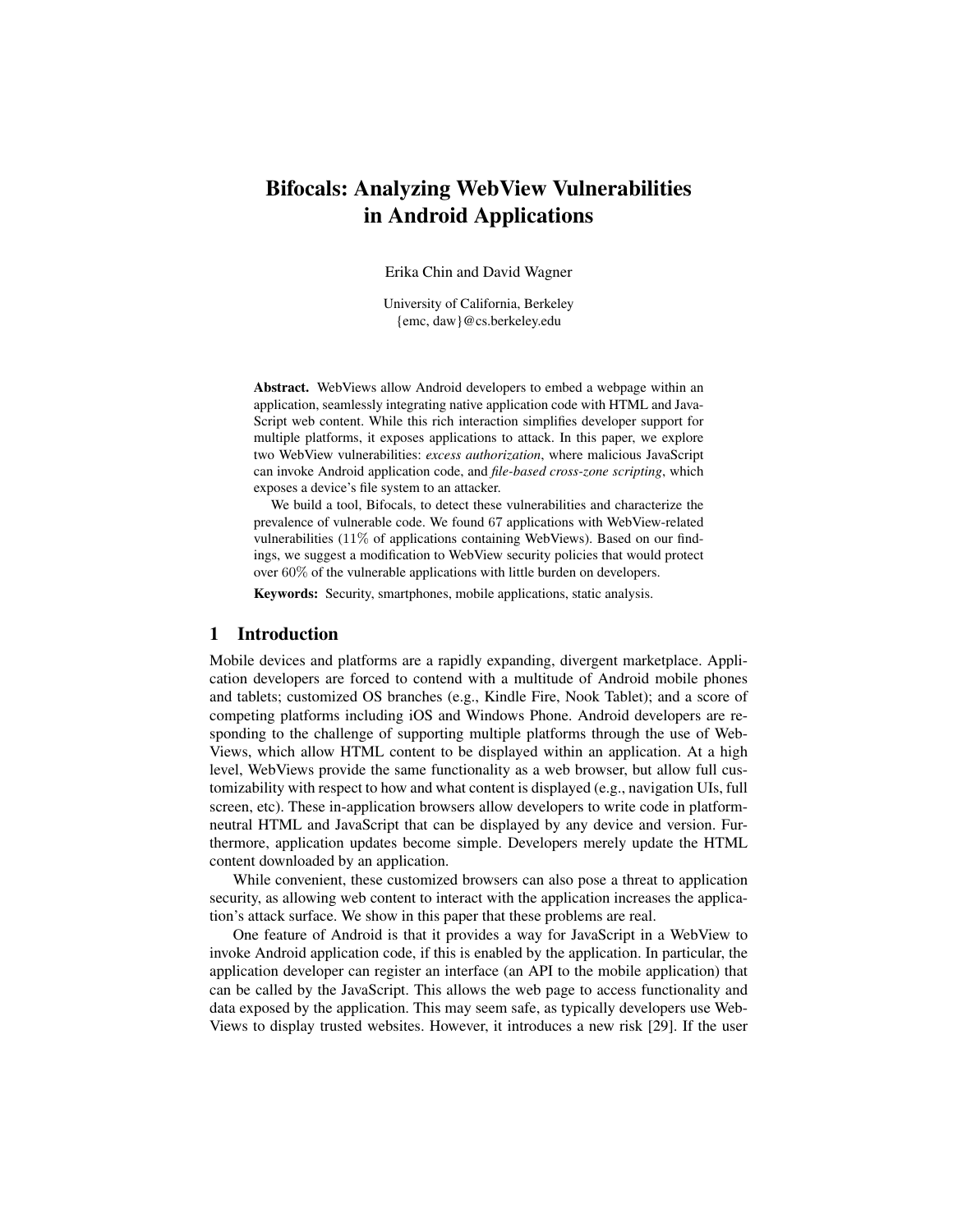navigates the WebView to an untrusted malicious website, the malicious page may receive access to potentially sensitive application data. Similarly, if the application loads a page over HTTP and if the user is using an insecure WiFi network, a man-in-the-middle could inject malicious content into the page and mount a similar attack. Allowing Java-Script to invoke application code breaks traditional browser security models.

In this work, we detail various WebView-based attacks and present our vulnerability identification tool, Bifocals. We ran the tool on a data set of 864 applications. Among the 608 applications that contain WebViews, we find that over 20% of applications have the potential to give websites access to code. Of these applications, we find 54% allow a user to navigate to malicious JavaScript that could access application code.

Based on our findings, we recommend modifications to Android to address these risks. Our experiments suggest that these modifications would protect more than 60% of the vulnerable applications.

We make the following contributions:

- We build a tool to identify vulnerable WebViews.
- We measure the prevalence and impact of vulnerable WebViews.
- We suggest and evaluate solutions to mitigate these vulnerabilities.

## 2 Application and Web Interaction

To understand vulnerabilities in WebViews, we must first understand the features provided by WebViews. The WebView class allows developers to display data from web pages and files within the confines of the application, seamlessly integrating web and application content. Through the WebView, not only can developers set the content to be displayed, but they can also specify the layout and behavior of the WebView (e.g., display the address bar, track the browsing history, allow searches, etc.). Essentially, the WebView class allows a developer to create their own custom, embedded web browser.

Alternatively, web content can be displayed by sending a request to a browser application to load the content. We will focus on the WebView approach to displaying web content as customizations in a WebView can lead to security problems, while browsers are separate applications outside of an application's security boundary.<sup>1</sup>

We discuss how WebViews are created and how they can be customized in detail.

#### 2.1 WebView API

The WebView API allows developers to display content in various formats. WebViews can load (1) web content using the HTTP or HTTPS protocols, (2) files from the file system via "file://," and (3) HTML via "data://." By default, a basic WebView does not execute JavaScript nor can the web content interact with the application in any way. If the user clicks on a link within the WebView, the application is exited and the URI is loaded by the device's default web browser.

#### 2.2 WebView Customizations

We discuss relevant WebView customizations that can be made by the developer. We list the APIs in Table 1.

<sup>&</sup>lt;sup>1</sup> We use the term "web browser" to specifically reference a device's default web browsing application and "WebView" to refer to developer customized views.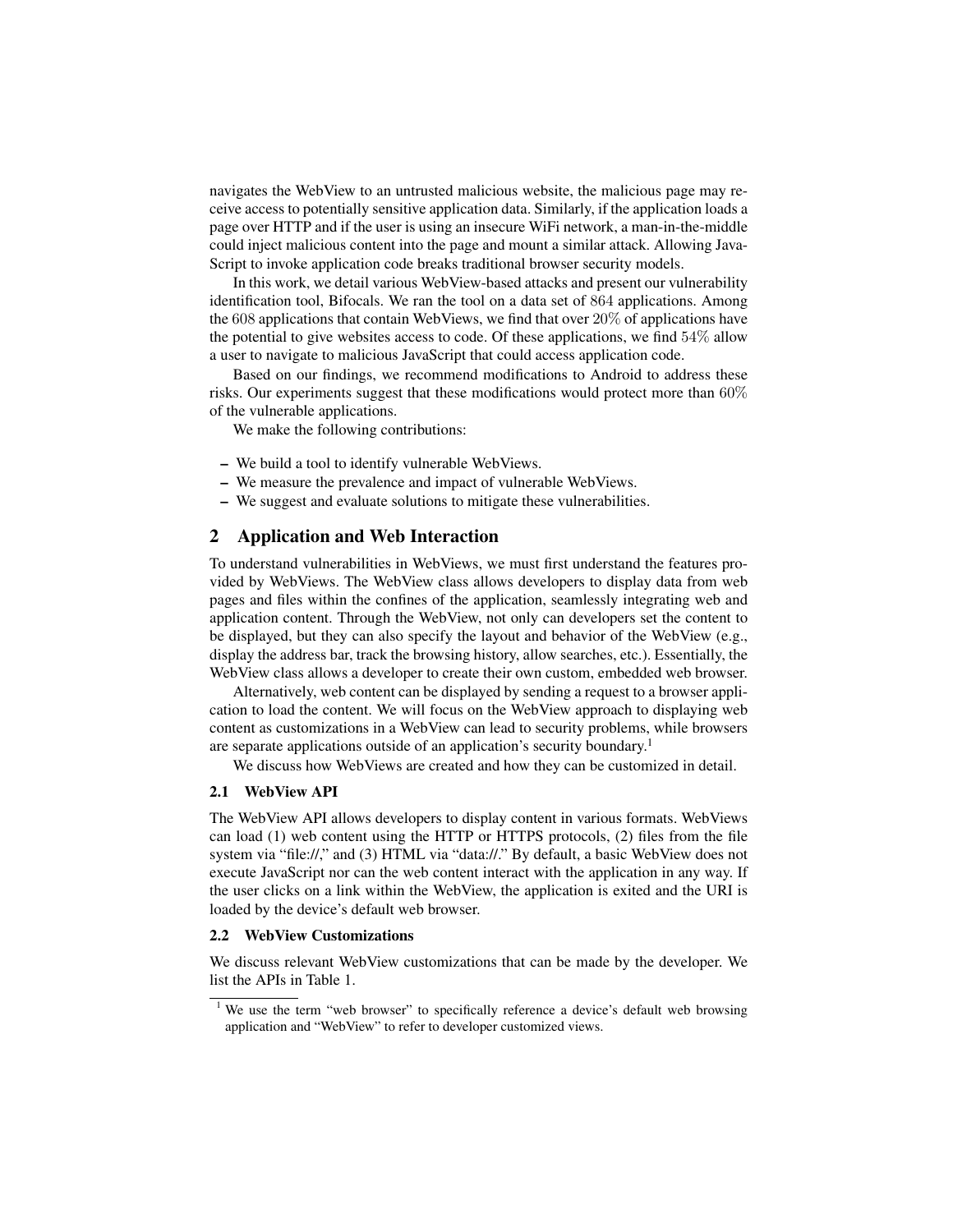| API call                                           |
|----------------------------------------------------|
| setWebViewClient(WebViewClient client)             |
| addJavascriptInterface(Object object, String name) |
| $ getSetting() . set JavaScriptEnabled( )$         |

Table 1: *Select list of API calls used to customize WebView behavior*

WebSettings (Javascript and file access). Each WebView contains its own WebSetting. The Android WebSettings class manages the settings of a WebView:

- Javascript execution in a webpage can be enabled by calling setJavaScript-Enabled() on the WebSetting. By default, JavaScript execution is off.
- Access to the local file system (e.g. loading a file in a WebView) is enabled by calling setAllowFileAccess(). By default, WebViews have file system access.<sup>2</sup>
- Access to files by JavaScript running in the context of a file scheme URI is enabled by calling setAllowFileAccessFromFileURLs(). By default, WebViews grant this access for API versions prior to Jelly Bean.
- Access to content from any origin by JavaScript running in the context of a file scheme URI is enabled by calling setAllowUniversalAccessFromFileURLs(). By default, WebViews grant this access for API versions prior to Jelly Bean.

WebViewClient (Navigation ability). A WebView may or may not have an associated WebViewClient. The Android WebViewClient class is an event handler that allows developers to specify how content is rendered. By subclassing this client, the developer can specify what actions should be taken when the page finishes loading, a resource is loaded, an error is received, etc. Most notably, it allows the developer to specify the navigation behavior of the WebView (i.e., what action should be taken when the user clicks on a link in the WebView.) By overriding the default shouldOverrideUrlLoading() method, the developer can take different actions based on the contents of the URI. For example, a developer may specify that the URI be loaded in the WebView if it is on a specific domain, otherwise it launches the URI via web browser.

The default behavior of the WebView when the user clicks on a link in the Web-View depends on the WebViewClient. We show this in Table 2. A WebView without a WebViewClient launches the web browser. If the WebView has a WebViewClient, the behavior depends on the shouldOverrideUrlLoading() method. If the method is not overridden or it returns false, then URIs are launched in the WebView. Otherwise, the behavior depends on the implementation of the method.

|     | Has WVC? shouldOverride()? Loaded in: |                  |
|-----|---------------------------------------|------------------|
| No  | N/A                                   | Browser          |
| Yes | Default                               | <b>WebView</b>   |
|     | Returns false                         | <b>WebView</b>   |
|     | Returns true                          | Depends on impl. |

Table 2: *How navigation events are handled, based on properties of the WebViewClient (WVC)*

<sup>2</sup> Regardless, access to an application's assets and resources (located at file:///android\_asset and file:///android\_res) is always granted within each application.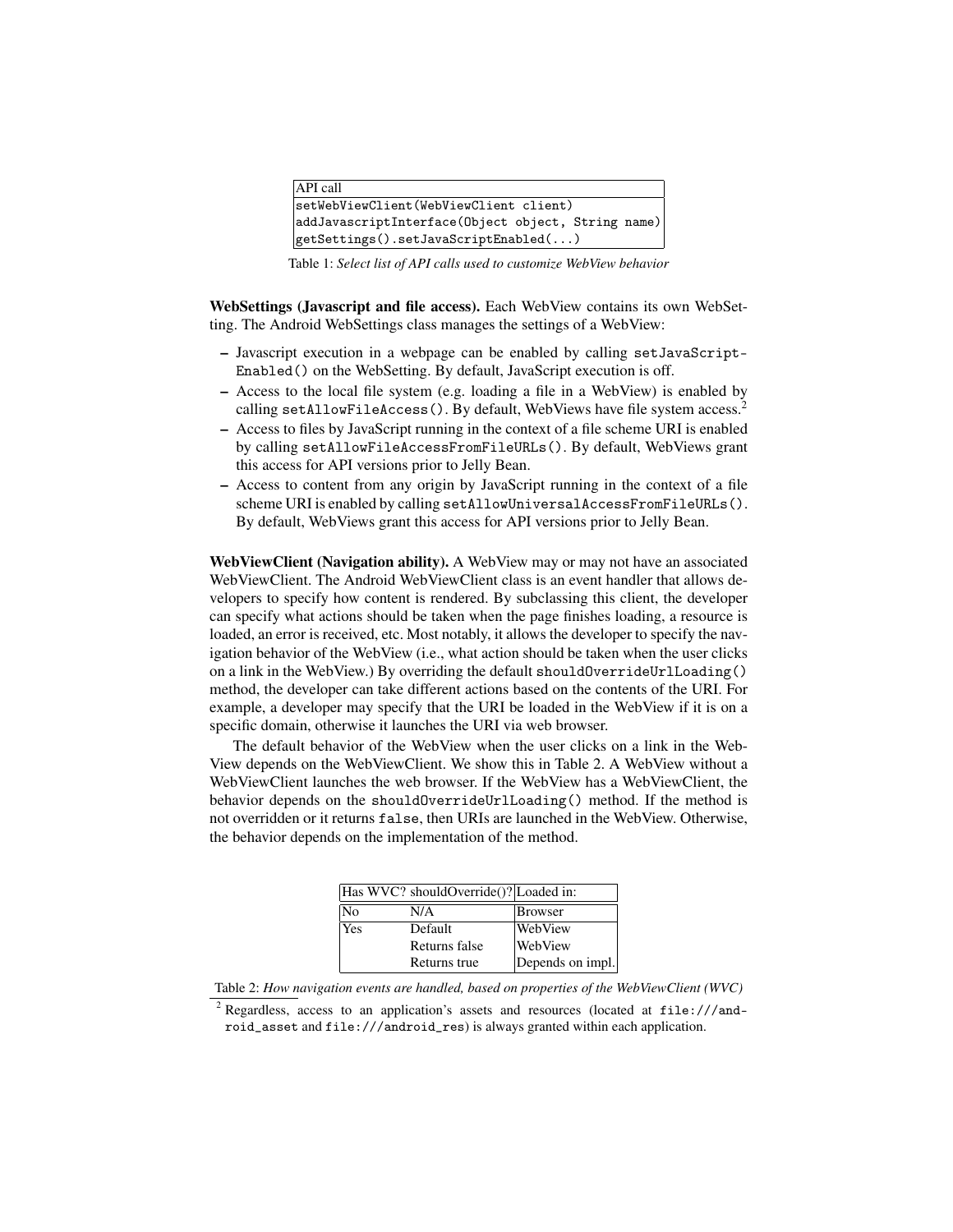Interfaces (Code access). Developers can also give web content access to the application's internal Java code. By calling addJavascriptInterface(Object object, String name), the developer provides a handle to an application's interface to be used by JavaScript in loaded pages. For example:

```
WebView uv = new WebView();
```

```
wv.getSettings().setJavaScriptEnabled(true);
wv.addJavascriptInterface(new MyClass(), "mycls");
wv.loadURL("http://www.foo.com");
```
The above code creates a WebView where its web contents can invoke methods in MyClass. Any webpage in the WebView can invoke the methods with this JavaScript: <script>

```
mycls.someMethod1();
mycls.someMethod2();
```
</script>

WebViews provide a way to meld applications with web content. Developers can allow JavaScript to invoke registered application methods, potentially enabling application state to be altered on the fly; and they control how a user may navigate pages. These can be powerful mechanisms towards providing a rich, interactive user experience. However, they can also introduce security vulnerabilities.

## 3 Attacks

The use of WebViews exposes applications to a larger attack surface. We discuss two types of vulnerabilities we identified: excess authorization and file-based cross-zone scripting, and the relevant threat model for attackers to exploit these vulnerabilities.

## 3.1 Threat Model

We assume developers are not malicious, though they may have varying levels of expertise in developing on the Android platform. While the application itself is trusted, web content and the open network it passes over should not be. We will discuss this in greater detail as we explain each vulnerability.

## 3.2 Excess Authorization

When a developer enables JavaScript execution and registers interfaces to a WebView, JavaScript content in the WebView can invoke the registered interfaces. If malicious third-party JavaScript gets loaded in the page, then it too can invoke the application's registered Java code. As authorization is actually granted to more web content than intended, we call this an excess authorization vulnerability. This general attack was introduced by Luo [29]. We develop variations and design and conduct a large-scale measurement study to understand the prevalence of this vulnerability.

Repercussions Access to the application's Java code can lead to a variety of security implications depending on the functionality of the Java code. Information injection and leakage can occur if the invoked methods receives and returns information, respectively. Malformed input parameters may be able to crash the application, corrupt data, or otherwise launch a denial of service. Privilege escalation can occur if the methods require privileges that are owned by the applications [24, 22]. Malicious JavaScript, in combination with other application vulnerabilities such as inter-application messaging vulnerabilities [17], can lead to attacks on other applications installed on the device. These are just a few of the ways an attacker can wreak havoc on an application.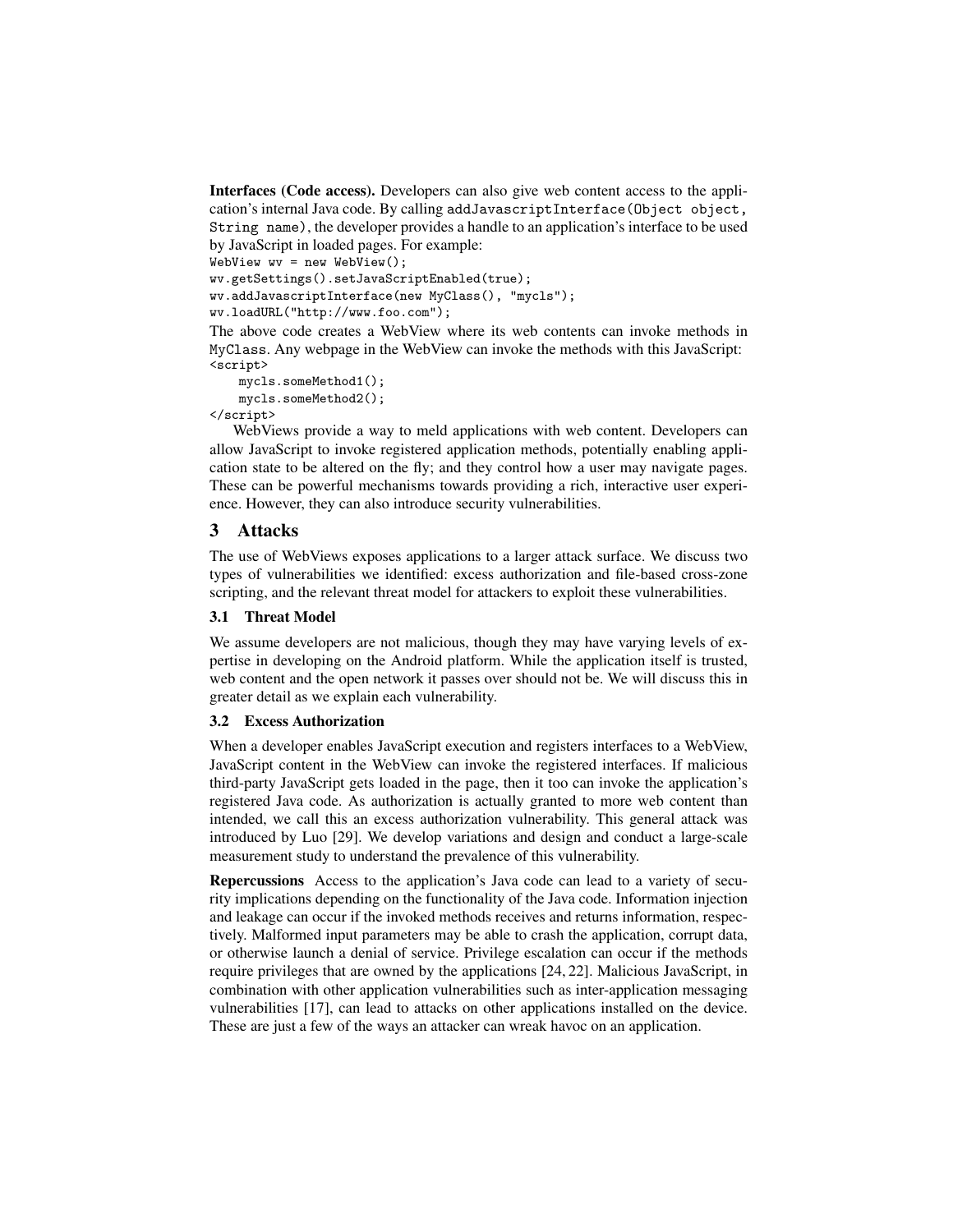Attackers We consider two threat models:

Malicious third-party content. There are many ways malicious JavaScript can appear in a WebView. Usually, the first-party content on the first page loaded is trusted. However, this page could also contain ads. Malicious ads containing JavaScript have appeared on popular advertising networks such as Google, Yahoo, and The New York Times [5, 6, 13]. Another way third-party content can be embedded in the page is through the use of frames. Finally, the user may navigate to third parties via links (if allowed by the WebView's settings). If any of this third-party content is malicious, it could invoke the application interfaces in ways the developer might not have anticipated.

Network attacker. Another variation on this vulnerability is if the device is on an insecure network. If any page or resource is loaded over an unencrypted connection (i.e., over HTTP), then a man-in-the-middle attacker could inject any page of his choosing as a response to the request and thereby inject malicious JavaScript into the WebView.

Other threats not considered in this paper. Even supposedly "trusted" websites can present a threat. First, trusted parties may purposely include what they think to be benign, third-party JavaScript. Nikiforakis et al. have shown that over 88% of websites include at least one remote JavaScript library [30]. Malicious JavaScript could be include and could invoke the Android application's interface.

Additionally, "trusted" websites may also contain a cross-site scripting (XSS) vulnerability that allows an attacker to load malicious JavaScript in the page [18, 27, 20]. Over 75% of web applications are estimated to be vulnerable to cross-site scripting [33]. If a page loaded in the WebView is vulnerable to XSS, an attacker may be able to exploit the XSS vulnerability to introduce malicious JavaScript into the page and then attack the mobile application.

For the purposes of this study, we focus on malicious third-party content and network attackers. Vulnerabilities in trusted websites can be inferred by assuming that 75 − 88% of websites may also pose a threat due to remote script inclusion or XSS.

## 3.3 File-based Cross-zone Scripting

The Android WebView renderer treats everything loaded via a "file://" URL as being in the same origin. This allows any content loaded via a "file://" URL to read any file on the filesystem that the application can, including application internal storage (which is not accessible to any other application) and, if the application has permission, any file stored on the SD card. If the application loads static content via a "file://" URL, and this content includes third-party, untrusted JavaScript (or includes JavaScript over an unencrypted HTTP connection), this JavaScript gains the ability to read all the files in the filesystem that the application can.<sup>3</sup>

If the JavaScript is requested over an insecure connection, a man-in-the-middle attacker can inject malicious JavaScript. If the JavaScript is requested over HTTPS, but from an external, potentially untrusted source, the JavaScript itself could be malicious. Once malicious JavaScript is loaded, it can read files, create a network connection, and send the contents back to the attacker.

<sup>&</sup>lt;sup>3</sup> Caveat: In the latest release of Android, the Android OS was modified to require developers to explicitly enable access to "file://" URLs, reducing the opportunity for attack. For applications prior to Jelly Bean and for applications that do not set the minimum OS version to Jelly Bean, access to files is still granted by default.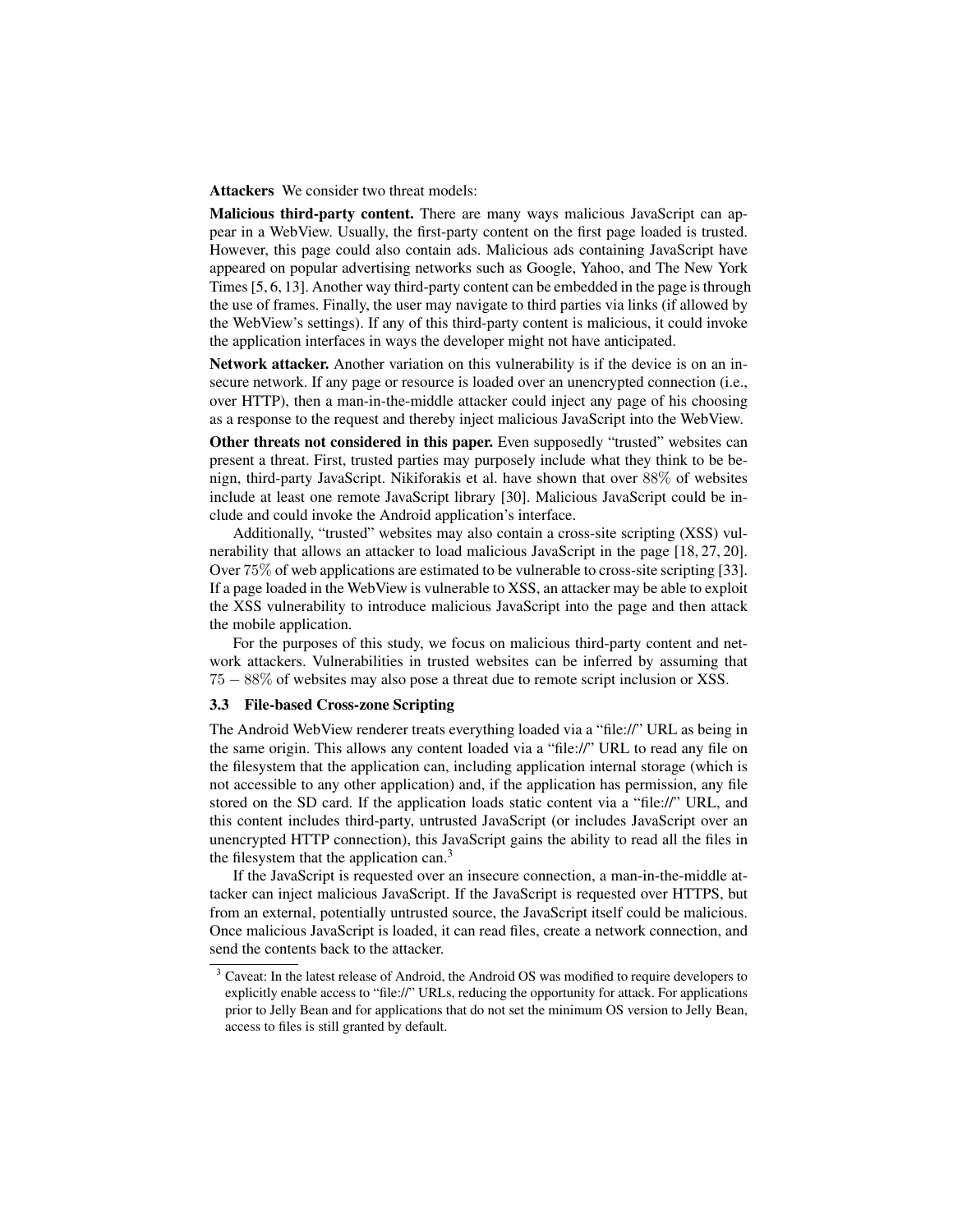The exposed surface for this attack is admittedly smaller than the excess authorization attack. Only loaded files provide access to the vulnerability, and once the user navigates away from the "file://" scheme, the attack can no longer be launched. Similarly, the attack cannot be launched through a non-file frame. As we find in our measurement study, file-based cross-zone scripting vulnerabilities are fortunately fairly rare.

## 4 Bifocals

We present a tool, Bifocals, which closely examines two aspects of WebView interaction, the application and the web content, to automatically identify WebView vulnerabilities in Android applications. In Section 4.1, we describe how we analyze Android applications to identify at-risk WebViews. In Section 4.2, we describe how we crawl and analyze the web pages loaded into WebViews, to determine whether an attacker may be able to inject malicious Javascript into the WebView. In Section 4.3, we describe how we put these parts together to determine the potential impact of an attack.

### 4.1 Application Analysis

The first step of the tool is to detect potential WebView vulnerabilities.

Policy. If a WebView enables JavaScript, registers a JavaScript interface, and loads a URI, then it may be vulnerable to an excess authorization attack (depending on the content loaded). WebViewClient settings determine whether a user can navigate away from the page while staying within the confines of the WebView. This increases the potential for attack because every page a user navigates could also contain malicious JavaScript, as opposed to just the initial landing page.

Implementation Details. Applications for the Android platform are comprised of Dalvik executable (DEX) files that run on Android's Dalvik Virtual Machine. We first disassemble application DEX files and extract XML content and file resources packaged with the application using the publicly available Dedexer [31] and Baksmali tools [12].

Bifocals statically analyzes the disassembled output. Static analysis is a common approach for bug finding [16, 28, 37]. Bifocals specifically performs flow-sensitive, interprocedural static analysis. For optimization purposes, we limit the method invocation tracking to a nesting depth of three. Experimentally, we have not seen any cases where WebView information is propagated more than three levels deep. Bifocals tracks the state of WebViews (and WebView subclasses), WebViewClients (and WebViewClient subclasses), strings, numbers, and any relevant fields, parameters, and return values.

For each method that uses WebViews, Bifocals determines:

- 1. Whether JavaScript execution has been enabled for the WebView
- 2. If it allows JavaScript, what interfaces are made accessible to the JavaScript
- 3. The URI that is being loaded
- 4. Whether a user can navigate to other webpages within the WebView (by evaluating the implementation of any methods that override WebViewClient.shouldOverrideUrlLoading())

In most cases, these properties are determined by tracking information to the Web-View (string value, numbers, classes, etc.). Determining the fourth property requires a little more explanation. In addition to implicitly setting a navigation policy via the presence of the WebViewClient or using the default behavior of the WebViewClient.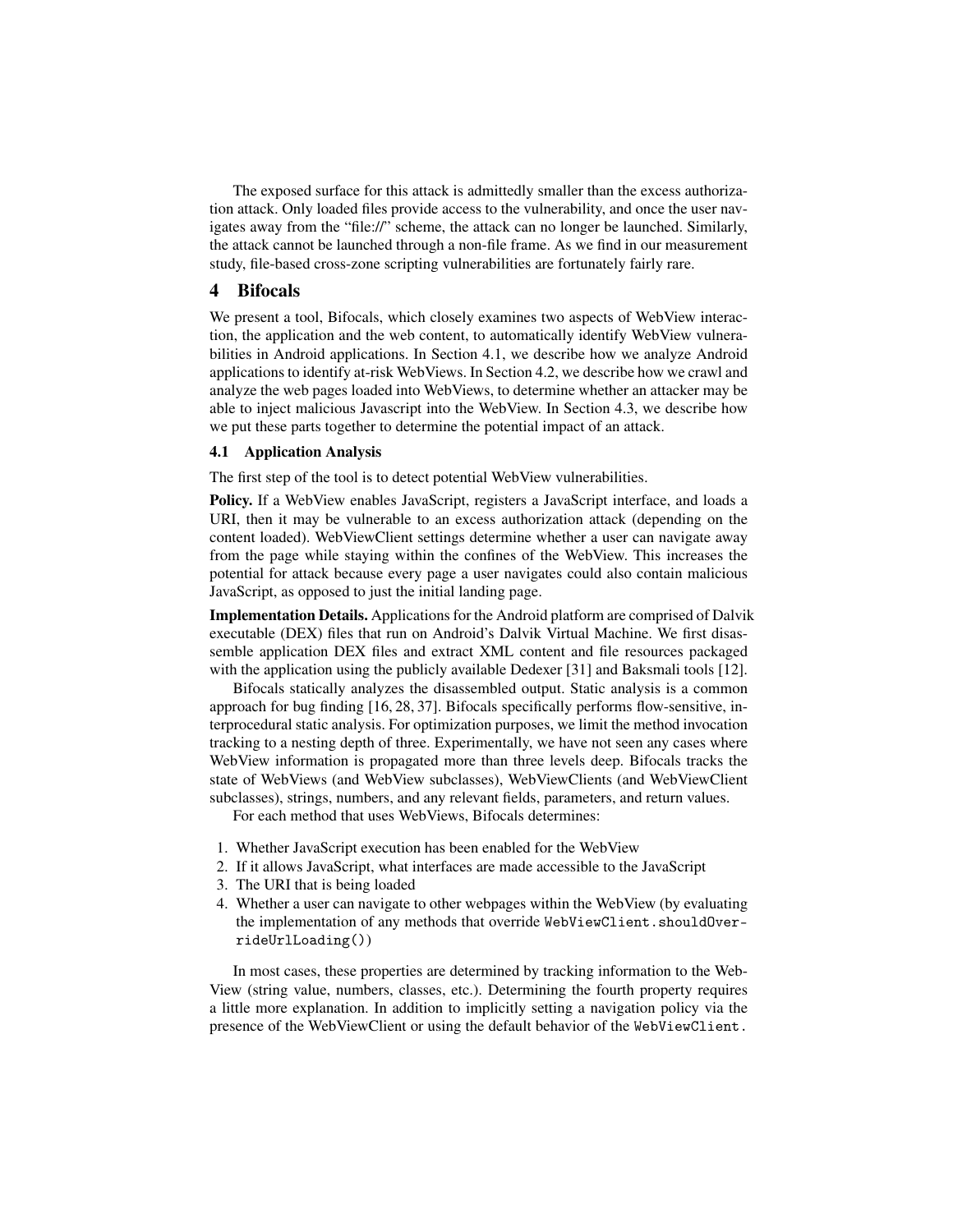shouldOverrideUrlLoading() method, developers may also apply a policy for navigation behavior through code in the WebViewClient.shouldOverrideUrlLoading() implementation. We apply a heuristic to infer navigability. If the implementation of this method returns false, then users can navigate within the WebView. If the code for this method (or any methods called within the code for this method) contains a load URI call, then users can navigate within the WebView, *unless* it also contains a message invocation to launch the web browser. In that case, the developer has set a hybrid policy (e.g., loading the page in the WebView if the domain is mysite.com and launching the browser otherwise), and we conservatively consider that any new URIs will launch the browser (limiting the navigability, and thus, the attack opportunity).

These vulnerable WebViews and the URIs loaded into them are passed to the web analysis portion of the tool.

## 4.2 Web Analysis

The second stage analyzes the URIs (websites, files, and data) that are being accessed to determine whether they might embed or navigate to third-party content.

Policy. For each URI, Bifocals examines the page for potentially malicious third-party content. We focus specifically on attack scenarios where malicious JavaScript may be included in the WebView via website content, insecure networks, and user navigation and not via the exploitation of XSS vulnerabilities. Although third-party content can encompass many forms of content (e.g., images, scripts, frames, etc.), we limit the definition of potentially malicious third-party content to content that can lead to the execution of untrusted script. We classify ads and frames that load third-party sites as potentially malicious. Ads can be supplied by anyone and can contain JavaScript. Similarly, frames that load external content are considered untrusted. We ignore third-party images and other content that does not contain or execute script. We also ignore non-ad-related JavaScript (e.g., non-ad <script src=...>) unless it is embedded in a third-party page. Many webpages include popular, trusted third-party JavaScript, such as Google Analytics, Facebook's "Like" button, etc., and we assume these are intentional and we do not treat them as potentially malicious.

If a WebView is navigable, we apply the same evaluation to all pages transitively linked from the landing page (to a depth of three). Additionally, if the user can navigate to a third-party page (via links) in the WebView, we classify it as potentially malicious.

We assume that the primary website being visited and sites within the same domain are trustworthy, as well as anything belonging to the same second-level domain (the domain directly below the top-level domain in the DNS). For example, suppose a WebView loads http://mysubdomain.mysite.com. The domain mysubdomain. mysite.com, its second-level domain (SLD) mysite.com, and other subdomains of it (e.g., myothersubdomain.mysite.com) are most likely under the same jurisdiction and therefore we treat them all as trustworthy. This trust is similar to the implicit trust of cookie setting between a subdomain and its parent domain [4]. In the case of domains with country codes, we take the third-level domain. (E.g., http: //blogs.telegraph.co.uk's trusted domain would be telegraph.co.uk.)

Implementation Details. To perform this analysis, we build on a basic web crawler built as a Firefox extension [25]. Given a URI, this crawler invokes Firefox, loads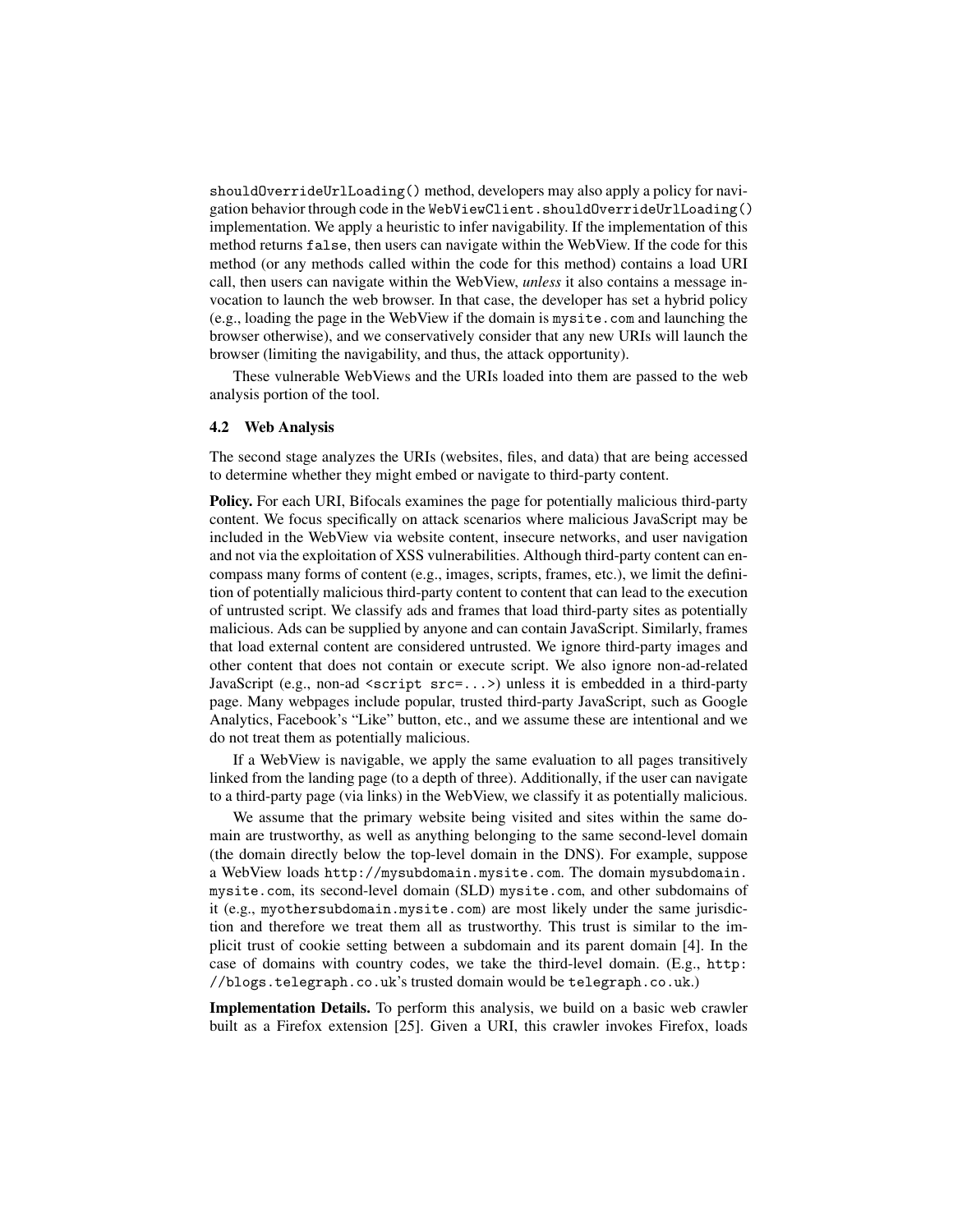the page, and returns redirect information and the HTML source (including the frame source). We modified the extension to also log links, frames, and links within frames.

To identify ad content, we incorporated and modified the Adblock Plus extension [1]. Adblock Plus is a browser extension that parses pages and identifies and removes ads. For every network request required to load a page, it invokes a JavaScript function shouldLoad() that returns whether that content is an ad and should be loaded. We modified Adblock Plus in two ways. First, we modified the shouldLoad() function to log the content type (e.g., script, image, document, subdocument, etc. [9]), request origin, and target location. Second, we always allow the content to be loaded but log when an ad is identified.

To simulate a mobile browser, we modify the Firefox preference file (prefs.js) to set the user-agent string to the user-agent of an Android browser. This way, the web behavior returned by the request is the mobile behavior, not the desktop browser behavior.

Finally, we modify URIs before loading. For URIs that load data, we prepend the HTML with data:text/html, so that the browser loads the data string as a data URI. For URIs that load data with a relative base URI, we prepend the HTML with  $data:text/htm1, **base** href=''+ theBase + "> to ensure that the browser renders$ the data and resolves all relative references.

The crawler then crawls the URIs that could be loaded into the WebView. If a vulnerability is identified or the WebView that the URI is from is not navigable, the crawling for that URI ends. Otherwise, the crawler repeats the page analysis for all links in the page and frames with the same SLD as the original URI or its redirects. We limit the crawling link depth to three for feasibility reasons.

Results from the crawler and the application analysis are then combined to identify WebViews that are fully vulnerable to the excess authorization attack.

We identify file-based cross-zone scripting attacks by checking if any of the loaded file URIs (regardless of whether interfaces are registered) contain third-party JavaScript.

## 4.3 Impact Analysis

There are many ways to examine the impact of a vulnerability. As discussed in Section 3.2, an attack on a WebView could result in information leakage, information injection, DoS, etc. One way to measure impact is to examine how many privileged resources an attacker would gain access to. We do this by analyzing the code invoked by the interface and determining the permissions required to execute that code.

We built a tool to determine what Android APIs a registered interface transitively grants access to (through invocation) and the permissions they correspond to. Given an interface, we analyze all methods that can be accessed in that interface (namely, all public methods and any superclasses' public methods). We assume that the attacker can determine public methods via reflection or direct analysis of the target application.

For each of the directly accessible methods, we recursively analyze the methods invoked by the method and the Android API calls made in the method. If an interface method returns an object of a different class, we analyze that object's public methods as well. We apply an Android API-to-permission map [21] to determine the set of permissions used by the reachable code. To determine the permissions used by non-API calls, Android message passing, Android databases, and code invoked via Java reflection, we modify Felt et al.'s Stowaway tool [21] to identify and output the methods in which these permissions are used. If those methods are reachable, then we add the cor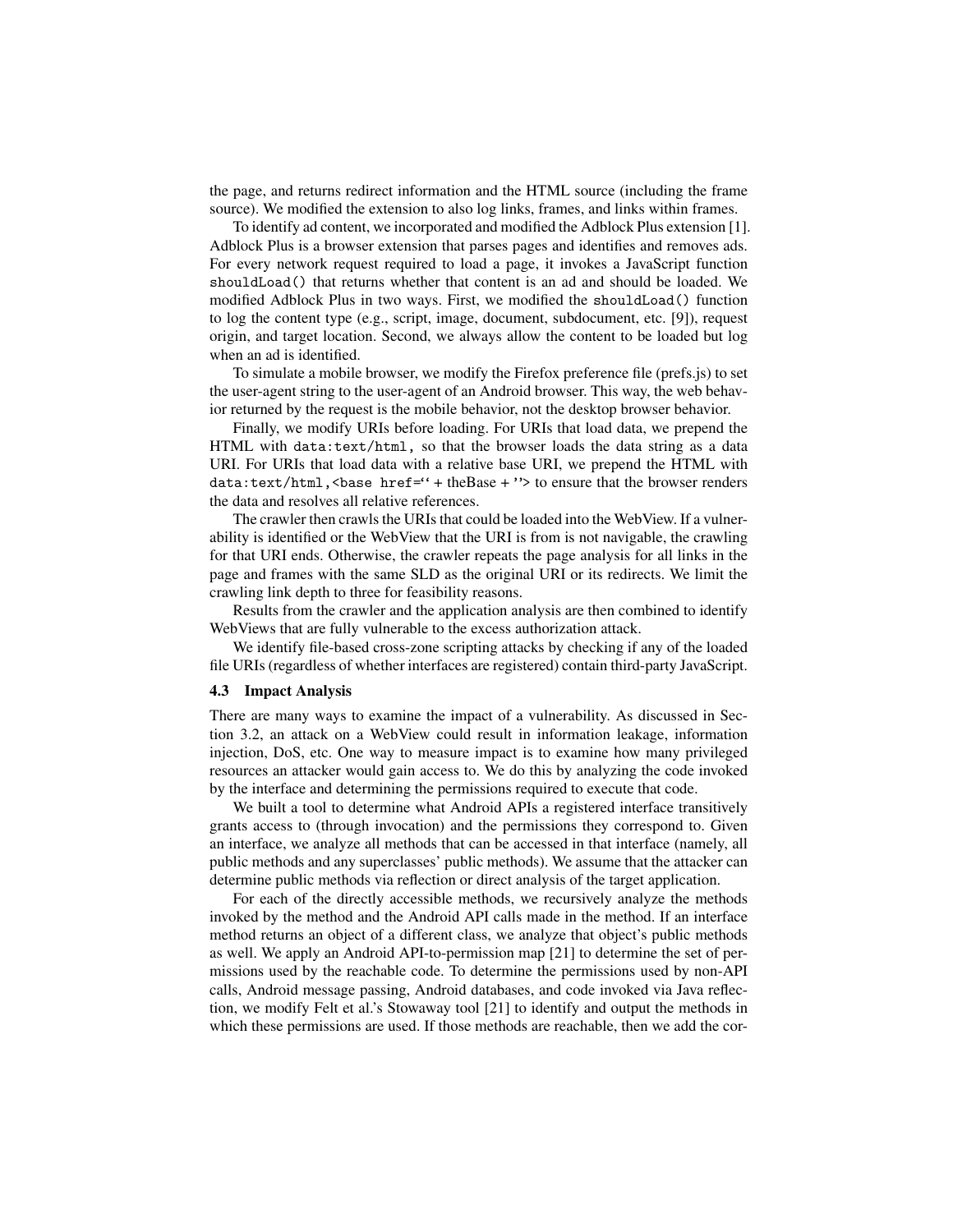responding permissions to the permission set. We include both normal and dangerous permissions in the set of permissions used.

## 4.4 Limitations and discussion

Platforms. There are alternatives to using Firefox extensions to perform a web crawl. We could have used a command-line tool (e.g., wget), however this has limitations on the information received from the page. We chose a full-featured web browser which allowed us to leverage the existing Adblock extension, parse the loaded DOM in realtime, and fully render the content.

We chose to run this on a desktop computer with modifications to the browser preferences to spoof a mobile browser, as Firefox is more robust and efficient in crawling pages at scale. Given the massive amounts of meta-data produced from the crawl (from a large data set), performing the crawl on a mobile device would present challenges of dealing with a less robust, memory- and space-limited operating system. While it is possible for websites to rely on fields other than user-agent to determine whether it is running on a mobile device (and change content accordingly), user-agent is by far the most commonly used field. In fact, we investigated the possibility of alternate indicators (e.g., JavaScript's Navigator.platform or Navigator.appName), but we observed only the user-agent being used in the websites we crawled. Even if websites were modified based on different Navigator fields, it is more likely to change the layout, not the nature of the content (frames, ads, etc.), and therefore it would not impact our results.

Ad Networks. Although we identify ads as potentially malicious, some ad networks may prohibit JavaScript from advertisers. We did not further classify ad networks based on whether a third-party advertiser could include JavaScript.

Crawling. One of the limitations of our crawling approach is the possibility of false negatives. Web content is dynamic. An ad or other third-party JavaScript may not always appear on a given page. To address this, we crawled each page three times.

Another potential source of false negatives is the inability to crawl all content. We limited the crawl depth to three links, but untrusted JavaScript may be on a page that our tool did not crawl. Websites might prevent our crawler from seeing the content behind a pay-wall or login-wall. In this case, our crawler will only analyze the login page. To address this, we would have to manually create accounts, log in, and crawl the page.

Due to these limitations, our tool reports a lower bound on vulnerable applications. On the other hand, mobile applications change less frequently than web content, and we can use the number of potential WebView vulnerabilities from the application analysis to estimate an upper bound on the number of actual vulnerable WebViews.

Static analysis. A limitation to our static analysis approach is the risk of not deriving the full URI. If a URI is comprised of strings that are obtained from dynamic messages (Intents), from an API call that we do not handle, or from system state (e.g., getting the device ID, getting accelerometer data), then static analysis may fail to infer the full URI loaded into the WebView. Crawling an invalid URI could result in a redirect to a different page. In most cases, we believe that the redirected page would also be representative of the content that the page would have displayed (in terms of using ads and linking to third-parties). We additionally supplement missing data by substituting logical default values for substrings that cannot be derived. For example, if float value that we do not track is included in the URI, then a "1.0" is inserted in its place. Our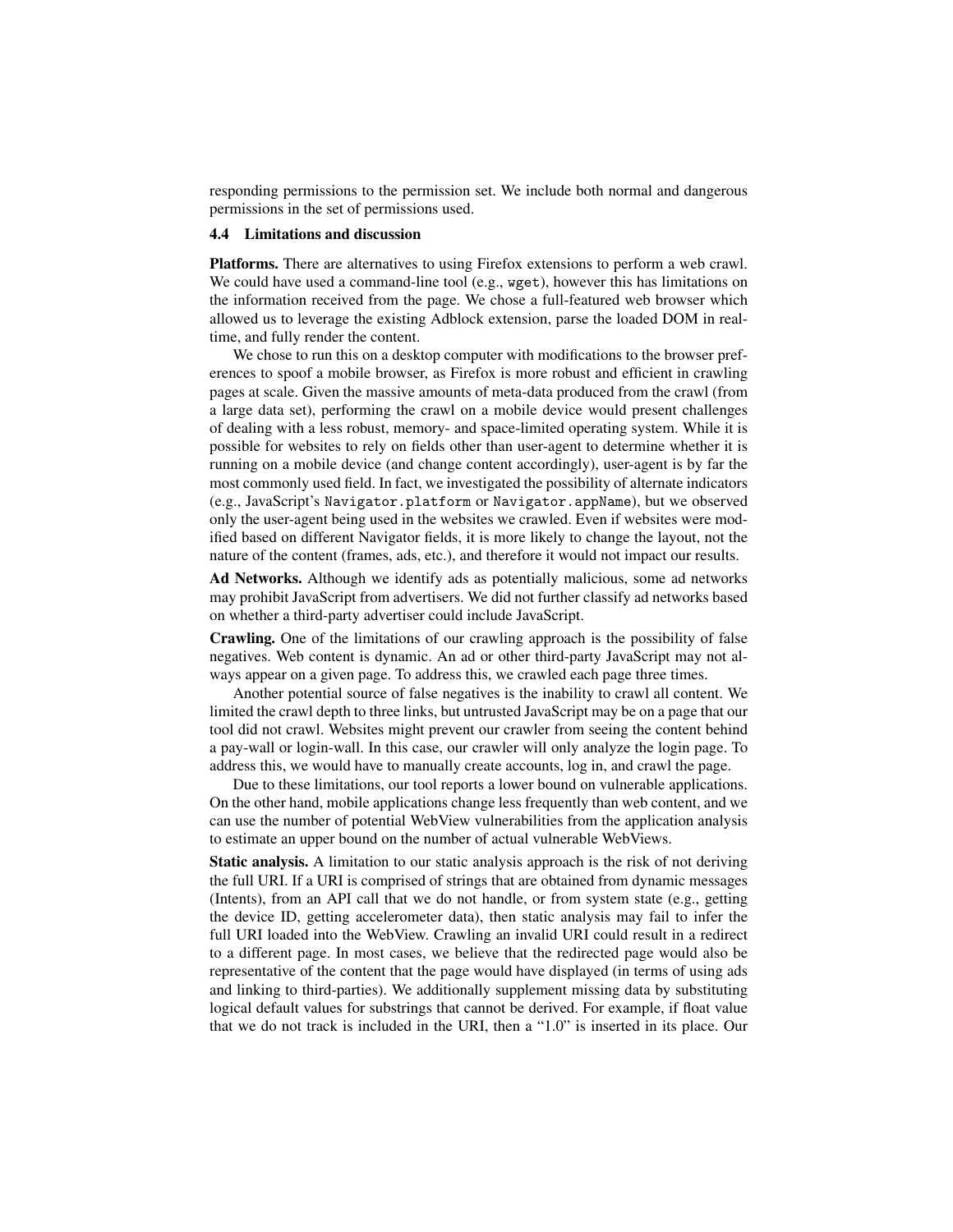tool also does not attempt to handle implicit control flow or resolve Java reflection of the WebView API, and this could lead to false negatives. Our tool, however, does resolve Java reflection for the impact analysis which is more likely to contain reflection. (Developers are unlikely to reflectively call the WebView API as the API is already publicly accessible.)

We considered a dynamic analysis approach to Bifocals as an alternative to our static approach. A dynamic analysis tool would be able to accurately determine dynamically set variables and state. It would also be able to confirm a vulnerability by exploiting it at run-time. However, it would be challenging to explore the full application state space to traverse all WebViews and to generate valid input for malicious JavaScript. Additionally, some Android UIs cannot be explored without user input (e.g., applications with logins). We chose a static approach because it achieves better code coverage, increasing the possibility of discovering vulnerabilities that may not have been exposed at runtime. We leave the possibility of a combined static and dynamic approach to leverage the benefits of both techniques for future work.

## 5 Evaluation

We ran Bifocals on 864 popular Android 2.2 applications to identify the prevalence of WebView vulnerabilities. The dataset consists of the 100 most popular paid applications, 764 most popular free applications, and 100 recently added free applications from the Android Market (as of Oct. 2010). After removing duplicate applications, applications that only consisted of keys to unlock paid features for free applications, and applications used for tool development and testing, we were left with a set of 864 applications for analysis.<sup>4</sup>

## 5.1 Characterizing the use of WebViews

Developer use of WebViews. We first analyzed these applications to better understand their use of WebViews. We found that 608 of the 864 applications (70.4%) contained at least one WebView in the application. Of these 608 applications, 433 (71.2% of applications with WebViews, 50.1% of all applications) contained at least one WebView in the core functionality of the application. Also, 351 applications (57.7% of applications with WebViews, 40.6% of all applications) contained at least one WebView displayed by an ad library in the application.<sup>5</sup> This suggests that use of web content in Android applications is common.

The web content displayed in a WebView can be hosted remotely or locally. We analyzed all WebViews in these applications to identify what URI is initially loaded into the WebView. In Table 3, we summarize the schemes used by these applications. Overall, many applications load content over HTTP or via the data scheme. Use of SSL is much less common.

<sup>&</sup>lt;sup>4</sup> We wanted to analyze both free and paid applications in order to avoid biases that might be present in free applications. Therefore, we reused an existing dataset rather than buying the applications a second time. It would be interesting to see if the results differ if we were to repeat the same experiments on current applications.

 $<sup>5</sup>$  In the rest of the section, we may shorten the phrases "WebView in the core functionality of</sup> the application" to "core WebView" or "core application" and "WebView in an ad library in the application" to "ad WebView" or "ad application."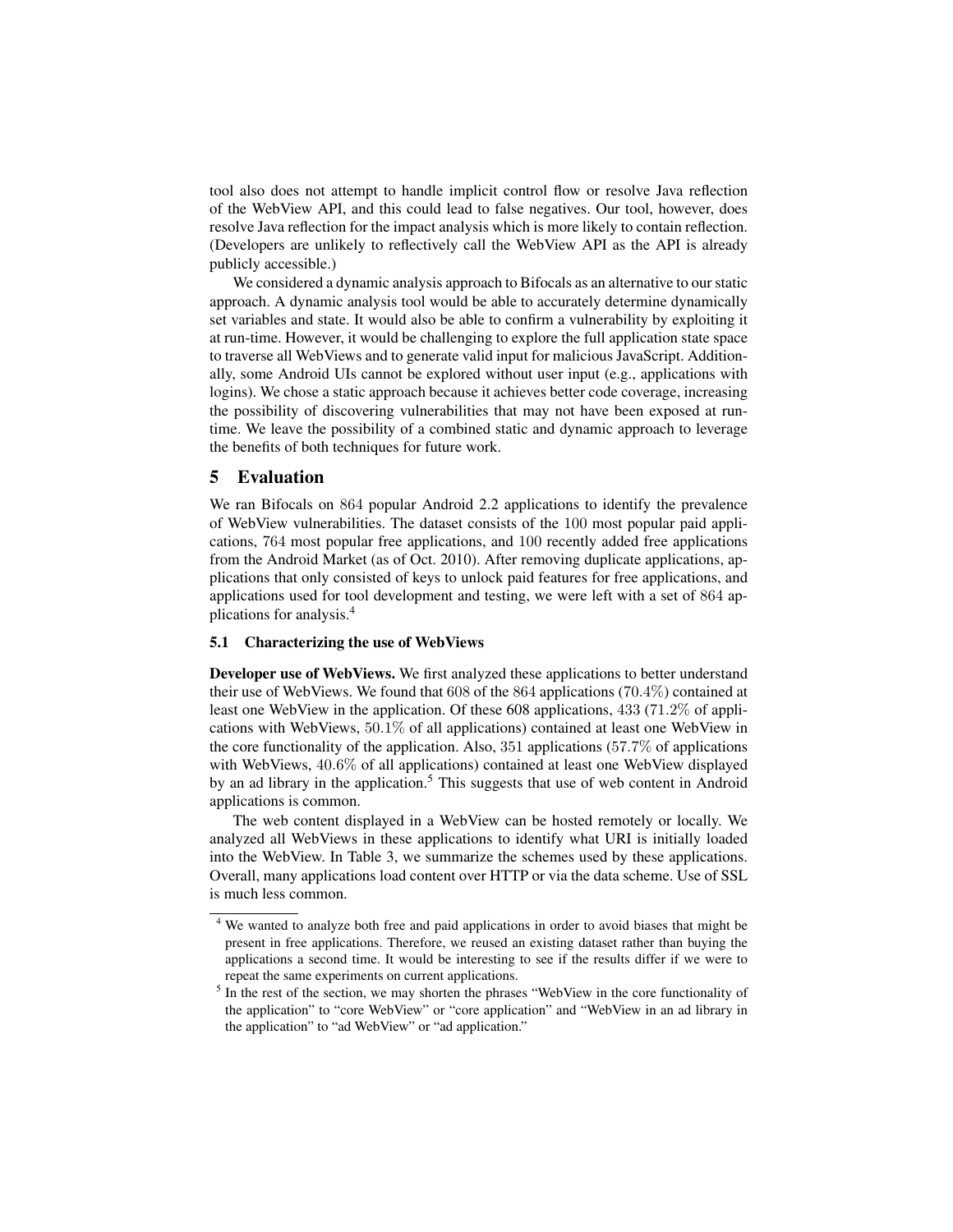| Content loaded via:              | $\#$ of apps | %               |
|----------------------------------|--------------|-----------------|
| <b>HTTP or HTTPS</b>             |              | 345 56.7%       |
| http://                          |              | 335 55.1%       |
| https://                         |              | $15 \mid 2.5\%$ |
| Local static content (file/data) |              | 374 61.5%       |
| file://                          |              | 103 16.9%       |
| data: $(e.g., thm$ )             |              | 323 53.1%       |

Table 3: The types of URIs loaded into WebViews

|                       | Total                    | Core | Adl |
|-----------------------|--------------------------|------|-----|
| Apps with WebViews    | 608                      | 433  | 352 |
| Apps with auth'ed WVs | 120                      | 85   | 381 |
| $\mathcal{A}_0$       | $ 19.7\% 19.6\% 10.8\% $ |      |     |

Table 4: Breakdown of applications that grant JavaScript code access by whether the WebView is in the core application or ad library

Exposure of interfaces. We further examined how many applications allow JavaScript to invoke application code (by registering interfaces). We call these *authorized Web-Views*. As indicated in Table 4, of the 608 applications with WebViews, we find that one-fifth of these applications have at least one authorized WebView. Furthermore, onefifth of applications have authorized, core WebViews, while 10.8% of applications have authorized, ad WebViews.<sup>6</sup> This suggests that many developers do use WebView APIs to grant web content access to application content. The 38 applications with authorized ad WebViews can be attributed to three distinct ad providers: Millennium Media [8], AdMarvel [2], and Medialets [7].

In Table 5, we further break these authorized WebViews down by the scheme of the URI initially loaded in the WebView. Unsurprisingly, many of these WebViews load content over the HTTP protocol, and very few use SSL. The distribution of schemes for these types of WebViews closely mirrors that for all WebViews, except that fewer of the applications loading content via data schemes expose an interface (10% vs. 16%;  $p = 0.025$ , Fisher's exact test).

Among the 85 applications that expose interfaces to core WebViews, 34 applications  $(40\%)$  have WebViews where the user can navigate within the WebView, while 51 applications (60%) have WebViews that limit navigation (by launching subsequent URLs in a browser application). This is promising, as it shows that a majority of the applications have reduced their potential attack surface. However, restricting navigation does not fully eliminate the risk if the first page includes third-party frames or JavaScript.

#### 5.2 Automated Analysis

In summary, Bifocals found 67 applications (11.0% of applications with WebViews, and 55.8% of applications with authorized WebViews) that are vulnerable to at least one of the attacks presented. The high rate of vulnerabilities suggests that the Android Web-View interface is error-prone and exposing APIs to web content is particularly risky.

<sup>6</sup> The sum of the applications with core and ad WebViews exceed the 120 applications as some applications have both core WebViews and ad WebViews.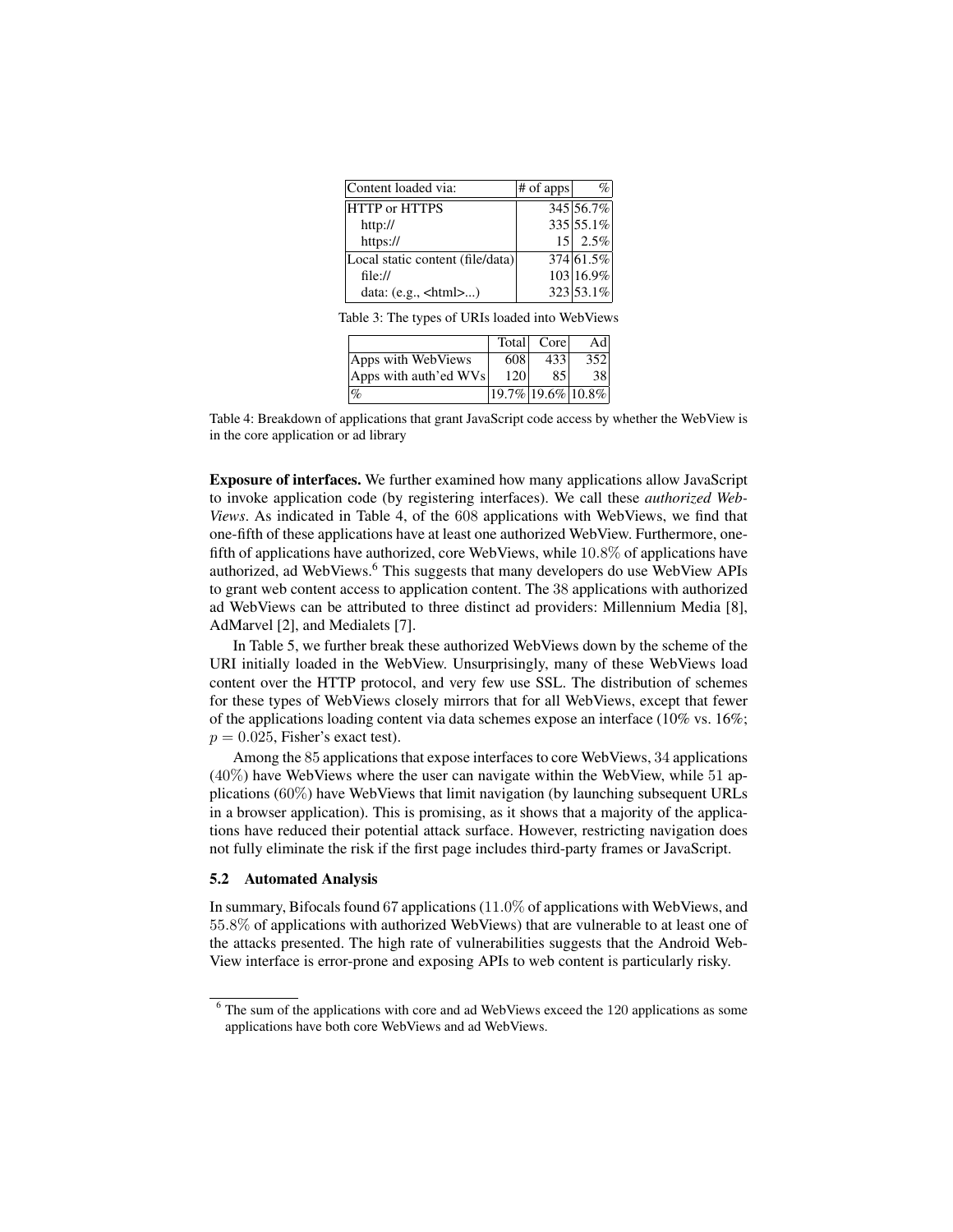| Authorized WVs by URI scheme # of Apps |                                                              |
|----------------------------------------|--------------------------------------------------------------|
| http://                                | 57 (47.5%)                                                   |
| https://                               |                                                              |
| file://                                | $\begin{bmatrix} 2 & (1.7\%) \\ 19 & (15.8\%) \end{bmatrix}$ |
| data:                                  | 32 $(26.7%)$                                                 |

Table 5: Breakdown of authorized applications by the URI scheme used

| Vulnerability  |       | Core Ad Total |
|----------------|-------|---------------|
| Network attack | 32 33 | 65            |
| Web attack     | 18 33 | 51            |
| Total          | 33 33 | 66            |

Table 6: The number of vulnerable apps found by Bifocals.

Excess Authentication Vulnerabilities We summarize the number of vulnerable applications in Table 6. We evaluate ad and core WebViews separately, as vulnerabilities in ad libraries can only be fixed by the ad provider, while vulnerabilities in the core application can be fixed by the application developer. Also, patching one ad library could secure multiple applications while patching vulnerabilities found in core WebViews must be done individually by each affected developer.

**Network attacker.** We found 65 applications (54.1% of applications that register interfaces) that are vulnerable to an excess authorization attack if used while connected to an insecure network.

The impact of these vulnerabilities varies. For  $18 (56.2%)$  of the 32 applications with this type of vulnerability in a core WebView, a network attacker gains access to API calls that use one or more Android permissions available to the application. Thus, the attacker may be able to take actions that would not be available to arbitrary web content. None of the ad libraries' WebViews give access to API calls that require permissions, so those vulnerabilities may have lower impact. It is important to note that access to permissions is only one metric to measure impact. Several other attacks may be possible even on applications whose API does not use any special permissions.

Web attacker. Bifocals found 51 applications (42.5% of applications that register interfaces) that are vulnerable to attack through malicious websites.

Many of these vulnerabilities grant a malicious website abilities that we would not expect web content to receive. 13 (72%) of the 18 applications containing a core Web-View that is vulnerable to a web attack give the web attacker the ability to invoke an API that uses one or more of the application's Android permissions. In contrast, none of the ad-based vulnerabilities allow attackers to invoke code that uses permissions.

File-based Cross-zone Scripting Vulnerabilities Our tool identified two applications that load files with remote JavaScript. One of these is vulnerable to a network attack. The other makes requests over SSL from a trusted site, making it resistant to attack.

Upon further inspection, we find that many files loaded into a WebView are simple HTML pages with no need for JavaScript. For example, files may contain EULAs, Terms of Service, and FAQ pages.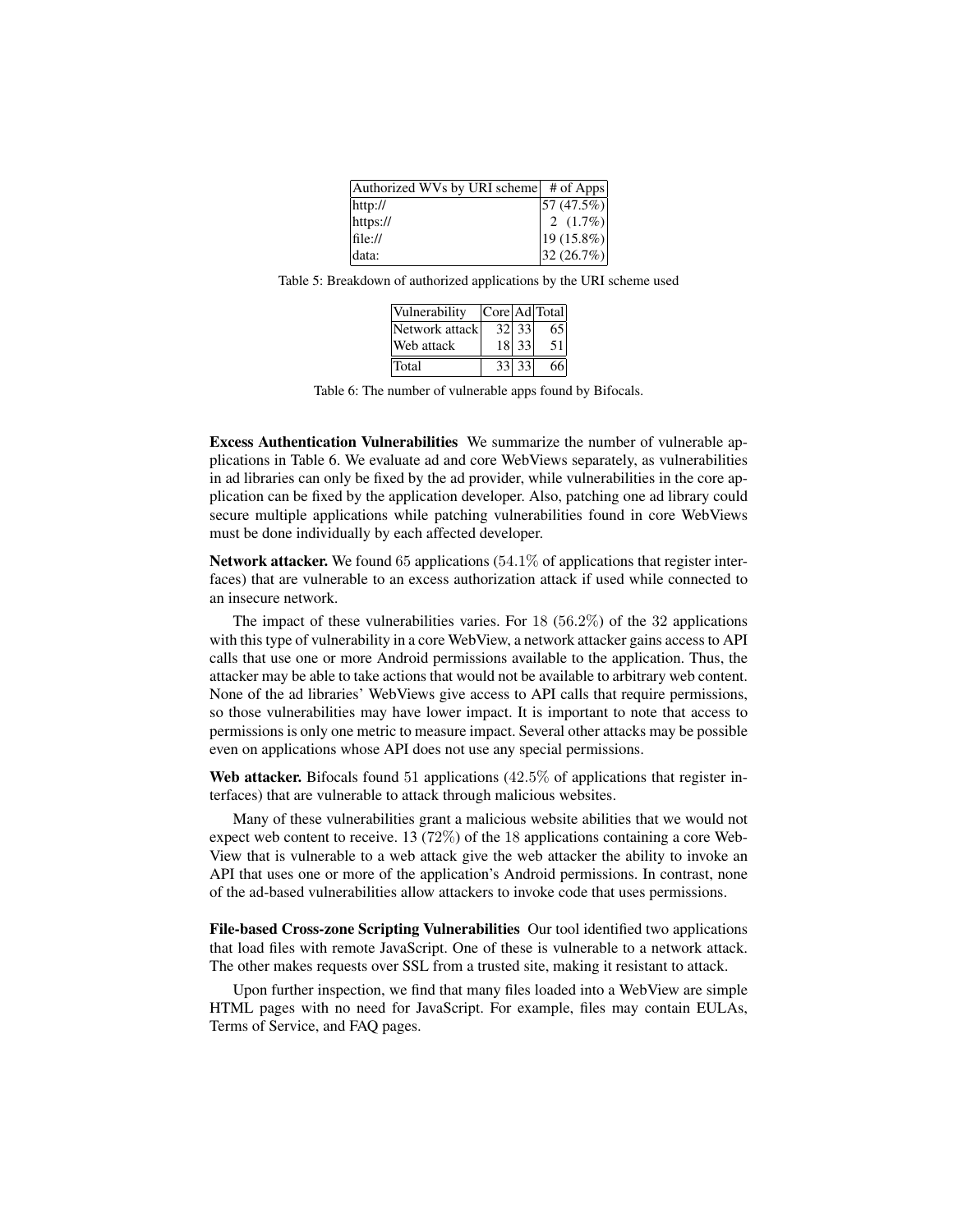#### 5.3 Manual Analysis

We randomly selected 10 applications (of the 18 applications with a web-based excess authorization vulnerability in a core WebView) and manually analyzed these applications to determine the false positive rate of Bifocals. For each selected application, we examined the code, the loaded websites, and application as installed on an Android phone. For each reported vulnerability, we confirmed that Bifocals correctly inferred the APIs registered, URIs loaded, and navigation capability of the WebView. For each loaded URI, we confirmed the crawler result: that an ad, external frame, or site was found within the navigation constraints of the WebView. We did not build an exploit. We manually analyzed 19 vulnerable WebViews across 10 applications and found no false positives suggesting that Bifocals's false positive rate is likely below  $5 - 10\%$ .

We now discuss a few applications and the vulnerabilities we discovered.

Alive. Alive is an application that displays Japanese cartoon images. It has a feature that allows a user to browse for other applications to install. This content is displayed in a WebView, and the landing page and linked pages contain ads. The registered interface provides code to download and install an application. The expected use case is that a user can select an application and click "download" which will download content at a specified URL and save it the SD card. The user is then asked whether they want to install the application. If they accept it, the code launches Android's application installation process.

This introduces multiple risks. One possible attack is that a network attacker or malicious advertisement could save arbitrary files to the SD card, by invoking the registered API with a URL pointing to a site controlled by the attacker. Also, an attacker could trick the user into installing a malicious application, if the attacker launches her attack when the user is browsing an application they are likely to install, or possibly through some other social engineering attack.

The Alive application has two other WebViews with vulnerabilities that allow web content to be downloaded to the internal data folder instead of the SD card.

AIM. The AOL Instant Messaging application contains a vulnerable WebView that accesses the READ\_PHONE\_STATE permission. The application provides an interface to handle successful logins. An attacker (network or web) can use this interface to control the values of the authentication token, session key, screen name, profile URL, and icon URL. This data goes into an "IdentityPreference" data structure which gets used throughout the application, making the application vulnerable to information injection and potentially a CSRF login attack.

Ad Libraries. We also manually examined two of the three ad libraries with potential vulnerabilities: Millennial Media and AdMarvel. The third, Medialets, was obfuscated. Millennial Media and AdMarvel are advertising services that offer rich media ads. Both have registered interfaces that allow the web content to modify the look and feel of the WebView (e.g., view size or layout settings). While neither of these libraries' interfaces invoke protected resources, an attack can still be mounted. An attacker can resize the WebView to take up the whole screen, increasing the chance that the user clicks on it.

Our tool was unable to determine the URLs for these WebViews (due to complexities with URL generation), so we manually confirmed the vulnerability and blacklisted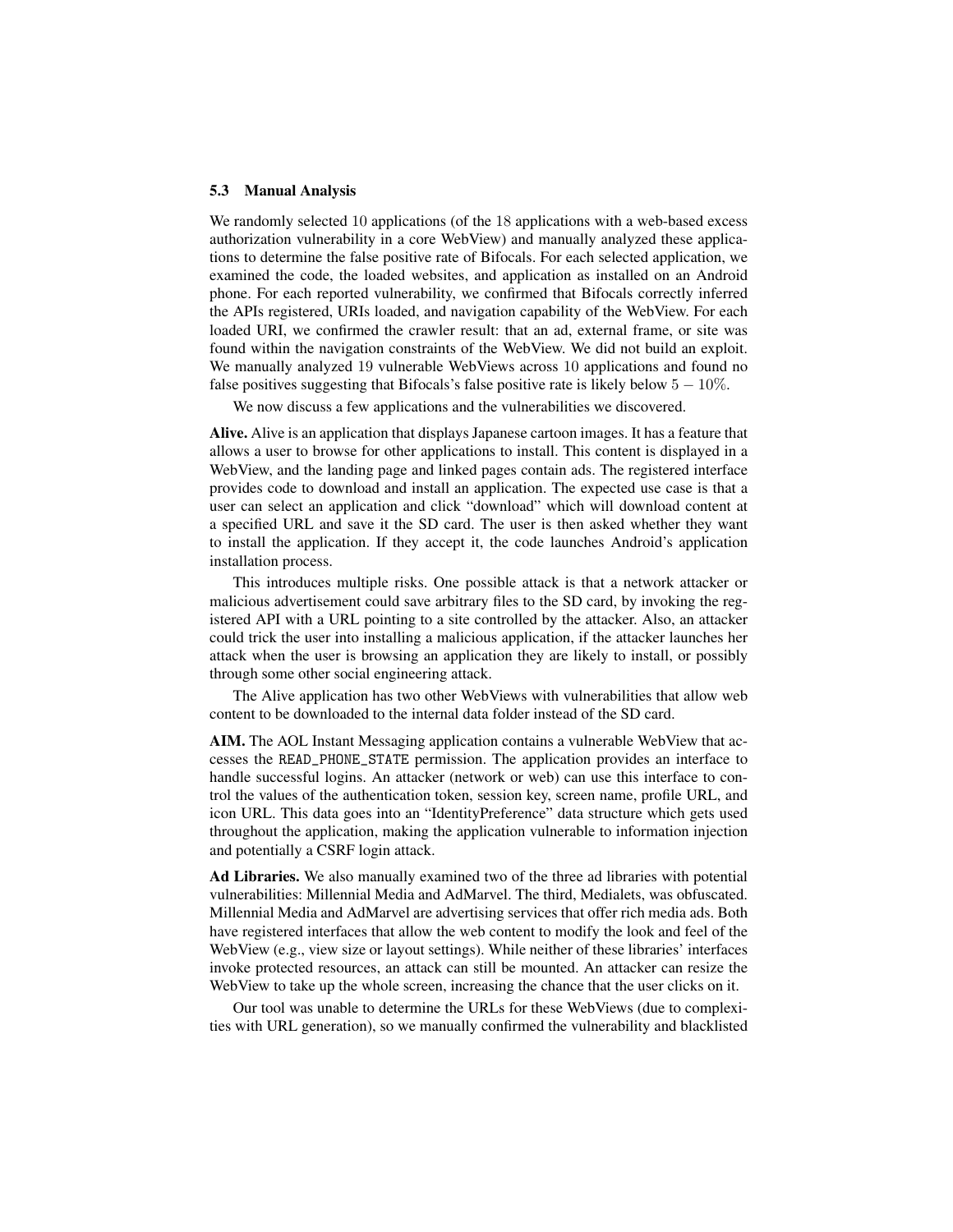the two libraries. It is possible that the obfuscated library, Medialets, is also vulnerable, but we conservatively leave that out of our analysis. Only 5 applications use Medialets.

Evaluation of the Tool We find that our tool is able to correctly determine the URL loaded for each WebView in most cases. In both cases, the missing portion of the URL was a value for the URL query string. Ultimately, these query parameters did not affect the landing page, therefore the result from the crawler was correct.

In two cases, the website no longer existed, and in its place were squatter and Go-Daddy pages, respectively. Our crawler crawled these pages and found potential vulnerabilities. We believe this to be the correct result as the squatting page would be displayed to the user, making the WebView vulnerable. In fact, this may present a larger threat, as an attacker can easily gain access to the user's application by purchasing the domain.

#### 5.4 Limitations

One limitation of our study is that our data set is two years old. It would be interesting to evaluate Android 4.2 applications. We do not know how the results would differ. (We suspect the results may not change significantly. First, WebViews have increased in popularity, potentially increasing the number of applications exposed to these vulnerabilities. Second, all vulnerabilities still exist in the current platform API. Only one change was made to the JavaScript interface for Android 4.2, which was to require explicit annotations to JavaScript accessible methods (announced on Feb. 14, 2013 [11]). This modification is only applied to applications that set Android 4.2 as the minimum or targeted API. As of Feb. 4, only 1.4% of Android devices operate on Android 4.2 [3], and it is unlikely that many developers have set their applications to restrict distribution to the Android 4.2 platform.)

## 6 Suggested Improvements

#### 6.1 Current Shortcomings

The core of the excess authorization problem is that *any* content loaded in the WebView is able to invoke application code, making it very easy for developers to unintentionally grant untrusted sources the ability to invoke application code. We conjecture that many of the vulnerabilities we found may be attributable to developer confusion with the WebView system. In particular, we observed three significant pitfalls for developers:

- 1. WebViewClients transparently change navigation behavior. If a WebViewClient is added, the WebView is implicitly made navigable. A developer who adds a Web-ViewClient to alter some non-navigation feature will make their WebView navigable, and thus may introduce an excess authorization vulnerability without realizing.
- 2. We have observed confusion with what the shouldOverrideURLLoading() method means and does. Stack Overflow contains many questions on what the method should do [36]. Most commonly, we have observed implementations of the overridden method that load a URL and then return true. This is the equivalent of not overriding the method at all or simply returning false.
- 3. A third potential source of confusion is that developers just may not be aware that *everything* loaded in the page or navigated to can invoke the application code.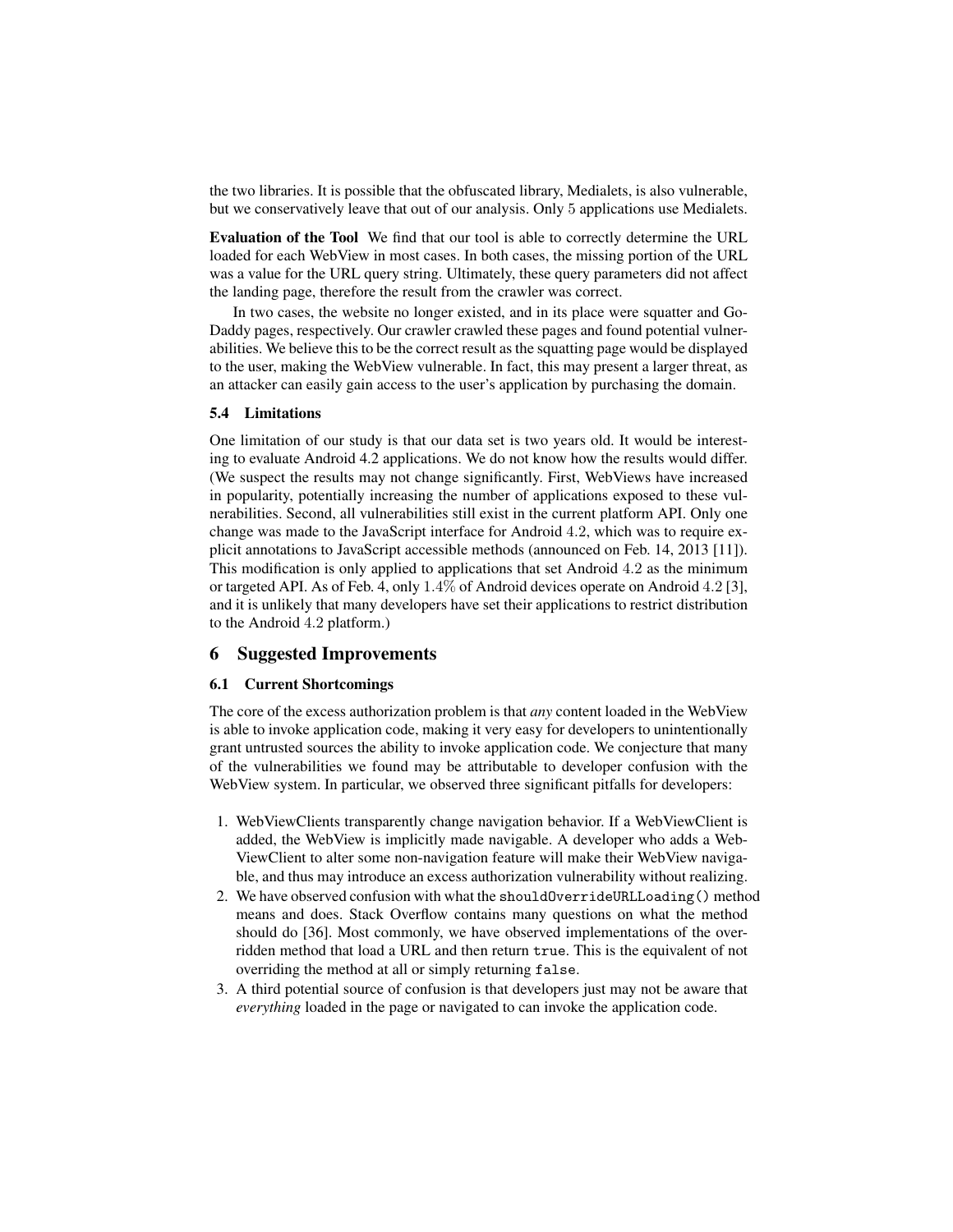#### 6.2 Recommendations for Developers

In light of these pitfalls, we suggest ways a developer can reduce their attack exposure:

- Disable Javascript. Developers can turn off JavaScript if they do not need it.
- Restrict navigability. Developers can restrict the WebView's navigability. This, however, only limits content loaded via links and does not limit content in the document (e.g., frames or JavaScript). Consequently, it is not a complete defense.
- Limit APIs. Third, developers can limit the exposure to the API by only registering necessary interfaces. Functionality that should not be made available to web content should be separated out into a different class.
- Use new Android mechanisms. Android recently announced a new requirement for accessible interface methods to be annotated with @JavascriptInterface for Android 4.2 [11]. Developers should opt in to this by setting the minimum (or targeted) SDK version to Android 4.2. One caveat, however, is that while this may reduce accidental over-inclusion of accessible methods, it does nothing to prevent JavaScript from invoking intentional interface methods. Another caveat is that this approach does not exist for devices running versions older than 4.2. Also, it may take years for Android 4.2 to be used by a majority of phones, and developers may not want to limit their application's user base by targeting 4.2 for a while.

While these do not wholly prevent a vulnerability, they may limit the attack surface.

## 6.3 Recommendations for the Android Platform

To reduce the risk of unintentional excess authorization, we recommend that the Android platform be modified so that access to an exposed interface is granted only to specified domains instead of all content loaded in a particular WebView. For example, if a WebView loads foo.com, only foo.com should be allowed to invoke the interface. Other domains should not get access to the interface. Third-party web content loaded via frames should not get access to application code.

Specifically, we propose a policy that limits access by the second-level domain (SLD). The policy maintains a list of allowed SLDs for each WebView, and authorizes all content from such an SLD to invoke any interface registered with that WebView. By default, the list of allowed SLDs is initialized with the SLD of the URL initially loaded in the WebView. If this triggers a redirect, we automatically add the SLD of the target as well. This list can be supplemented by an optional developer-supplied whitelist of acceptable SLDs for each WebView (a WebView-level whitelist).

This approach provides an automated way to secure WebViews, lowering developer burden, while providing flexibility for developers to override the policy if they intentionally want specific third-party content to access the application.

Developer Effort. We evaluated this approach based on the amount of developer effort that would be required to comply with it. We found that 100% of core applications that give access to code are handled automatically by our default policy and do not require any developer effort or other changes.

Effectiveness. Our approach would patch vulnerabilities due to frames and links. It would not patch vulnerabilities due to third-party JavaScript included directly on the landing page as they would obtain the domain of the page.<sup>7</sup>

<sup>7</sup> Our approach also would not mitigate attacks via a XSS vulnerability (which is outside the scope of this work).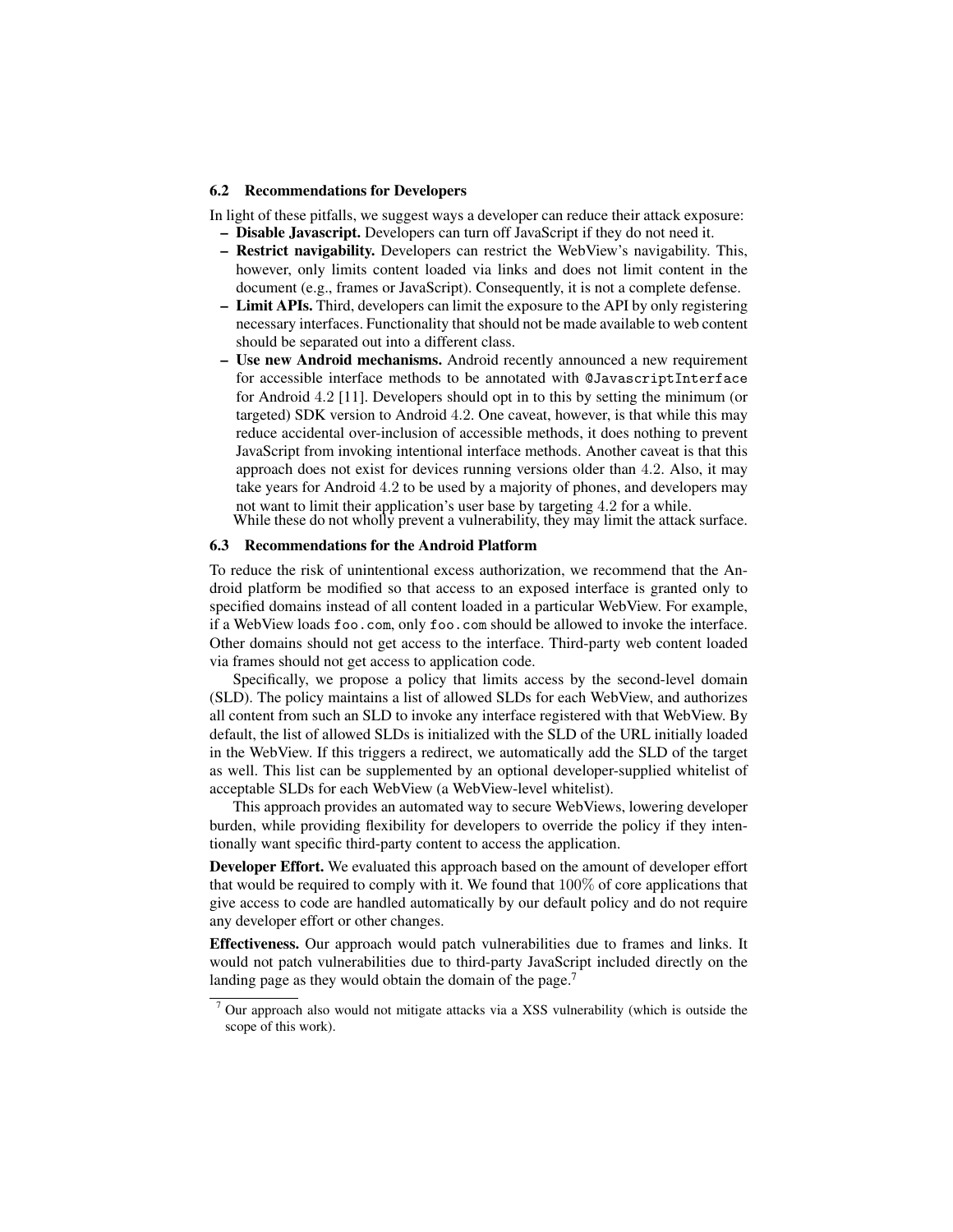We find that of the 18 vulnerable core applications, 11 of the landing pages (61%) would be patched by our proposed policy. The remaining applications load ads directly on the landing page. Our estimate, however, may be an under-approximation of the number of patched pages. Adblock flags actual ads as well as ad providers' JavaScript (such as the Google script that generates the ad). It is possible that the JavaScript subsequently loads the ad content in a frame, in which case our solution would patch the vulnerability; however, this case is not included in our count of patched applications.

## 7 Related Work

WebViews. We are inspired by the work of Luo et al., which identifies the potential for WebView attacks [29]. They give examples for how webpages can attack applications, how applications can attack webpages, and introduce the excess authorization vulnerability. They perform a brief, primarily manual analysis of the possibility of these vulnerabilities in applications. We extend their work by identifying variations on the basic code exposure attack and enumerating threats from different attackers, including the network attacker and attacks via remote script inclusion and XSS threats. Also, in contrast to their small-scale, manual investigation, we perform a large-scale measurement study and build an automated analysis tool to detect these vulnerabilities.

Saltzman blogged about a WebView-related attack in file-sharing applications [10]. File-sharing applications, such as DropBox, often save files to the application's internal file directory and can be displayed in a WebView. Assuming a malicious file gets saved, this file would then gain access to other files, potentially sending them to the attacker. We present a file-based cross-zone scripting attack that is a more general form of this attack, which can occur in any application. A trusted internal file, as opposed to a malicious file, can load external JavaScript, giving it access to the file system.

Static analysis tools for Android. Researchers have developed static analysis tools to identify other security properties in Android applications. For vulnerability detection, Grace et al. and Felt et al. apply CFG-based static analysis techniques to detect capability leaks across application boundaries [24, 22]. Felt et al. and Au et al. build static analysis tools examine permission overprivilege in Android applications [21, 14]. AdDroid examines overprivilege due to permissions only required by ad libraries [32].

Other static analysis tools focus on the identification of grayware or malicious applications. SCanDroid takes a data-centric approach to reasoning about the consistency of security specifications concerning permissions and databases [23]. Their tool, however, takes Java source code as input. Kim et al. present a bytecode-level static analysis tool to detect privacy leaks. They track location info, IDs (IMEI, IMSI, ICC-ID), audio and video eavesdroppers [26]. Batyuk et al. and Schmidt et al. similarly propose static analysis techniques to identify malicious Android applications [15, 35]. To our knowledge, no tools have been created to analyze Android and web interaction.

In contrast to building static analysis tools from scratch, Scandariato et al. apply the COTS tool, Fortify Source Code Analyzer, to open-source Android applications and use code metrics to infer the likelihood of vulnerabilities [34]. Enck et al. also take advantage of Fortify's SCA but avoid dataset limitations of open source applications by creating a decompiler called *ded* to generate Java source code from an application binary. They examine security properties such as IMEI leakage and resource abuse [19].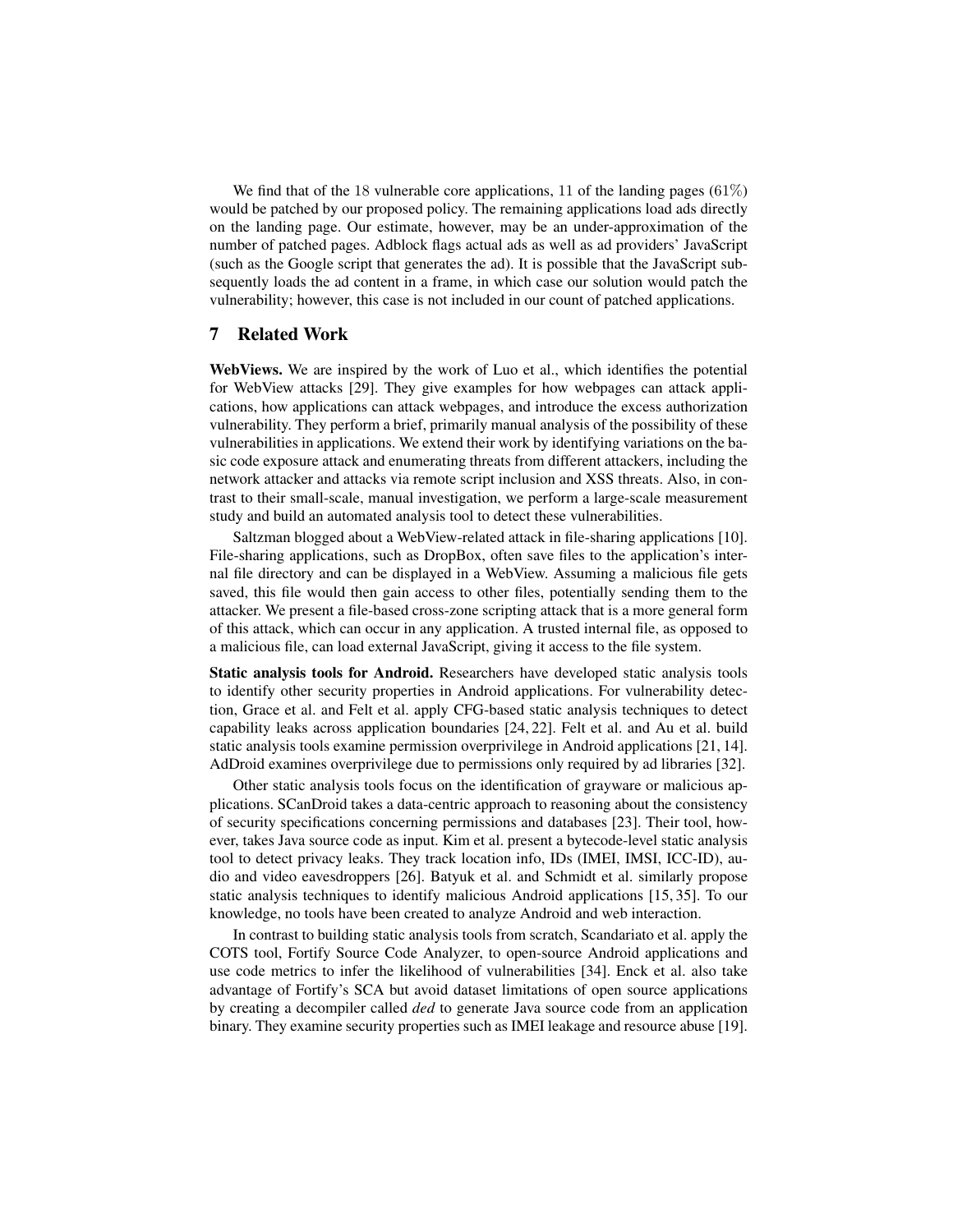## 8 Conclusion

While WebViews facilitate the creation of rich, interactive applications, they also introduce the potential for attack if developers are not careful. We examine vulnerabilities of WebViews and present Bifocals, which analyzes both Android applications and web content to identify vulnerabilities in applications. We discovered 67 applications that are vulnerable to attack through WebViews.

Excess authorization arises due to a mismatch in authorization expectations. A developer may intend to give code access to a specific website, but in actuality access is granted to anything loaded in the WebView. We propose changes to WebViews to grant code access based on the domain and not the WebView, thereby limiting the opportunity for exposure to malicious JavaScript. Our solution patches 60% of the vulnerabilities we found and requires very little developer effort.

## References

- 1. Adblock plus. http://adblockplus.org/.
- 2. AdMarvel. http://www.admarvel.com/.
- 3. Dashboards: Platform versions. http://web.archive.org/web/20130205234427/ http://developer.android.com/about/dashboards/index.html.
- 4. HTTP state management mechanism RFC. http://www.rfc-editor.org/rfc/ rfc6265.txt.
- 5. Malware delivered by Yahoo, Fox, Google ads. http://news.cnet.com/8301-27080\_3- 20000898-245.html.
- 6. Malware-infected WinRAR distributed through Google AdWords. http://www.zdnet. com/blog/security/malware-infected-winrar-distributed-through-googleadwords/2405.
- 7. Medialets. http://www.medialets.com/.
- 8. Millennial media. http://www.millennialmedia.com/.
- 9. nsIContentPolicy. https://developer.mozilla.org/en-US/docs/XPCOM\_ Interface\_Reference/nsIContentPolicy.
- 10. Old Habits Die Hard: Cross-Zone Scripting in Dropbox & Google Drive Mobile Apps. http://blog.watchfire.com/wfblog/2012/10/old-habits-die-hard.html.
- 11. Security Enhancements in Jelly Bean. http://android-developers.blogspot.com/ 2013/02/security-enhancements-in-jelly-bean.html.
- 12. Smali and baksmali. http://code.google.com/p/smali/.
- 13. Times web ads show security breach. http://www.nytimes.com/2009/09/15/ technology/internet/15adco.html.
- 14. AU, K. W. Y., ZHOU, Y. F., HUANG, Z., GILL, P., AND LIE, D. Short paper: a look at smartphone permission models. In *Proc. of the 1st ACM workshop on security and privacy in smartphones and mobile devices* (2011).
- 15. BATYUK, L., HERPICH, M., CAMTEPE, S. A., RADDATZ, K., SCHMIDT, A., AND AL-BAYRAK, S. Using static analysis for automatic assessment and mitigation of unwanted and malicious activities within Android applications. In *Procs. of the 6th International Conference on Malicious and Unwanted Software (MALWARE)* (2011).
- 16. CHESS, B., AND MCGRAW, G. Static analysis for security. *Security & Privacy, IEEE 2*, 6 (2004), 76–79.
- 17. CHIN, E., FELT, A. P., GREENWOOD, K., AND WAGNER, D. Analyzing inter-application communication in Android. In *Proc. of the Annual International Conference on Mobile Systems, Applications, and Services* (2011).